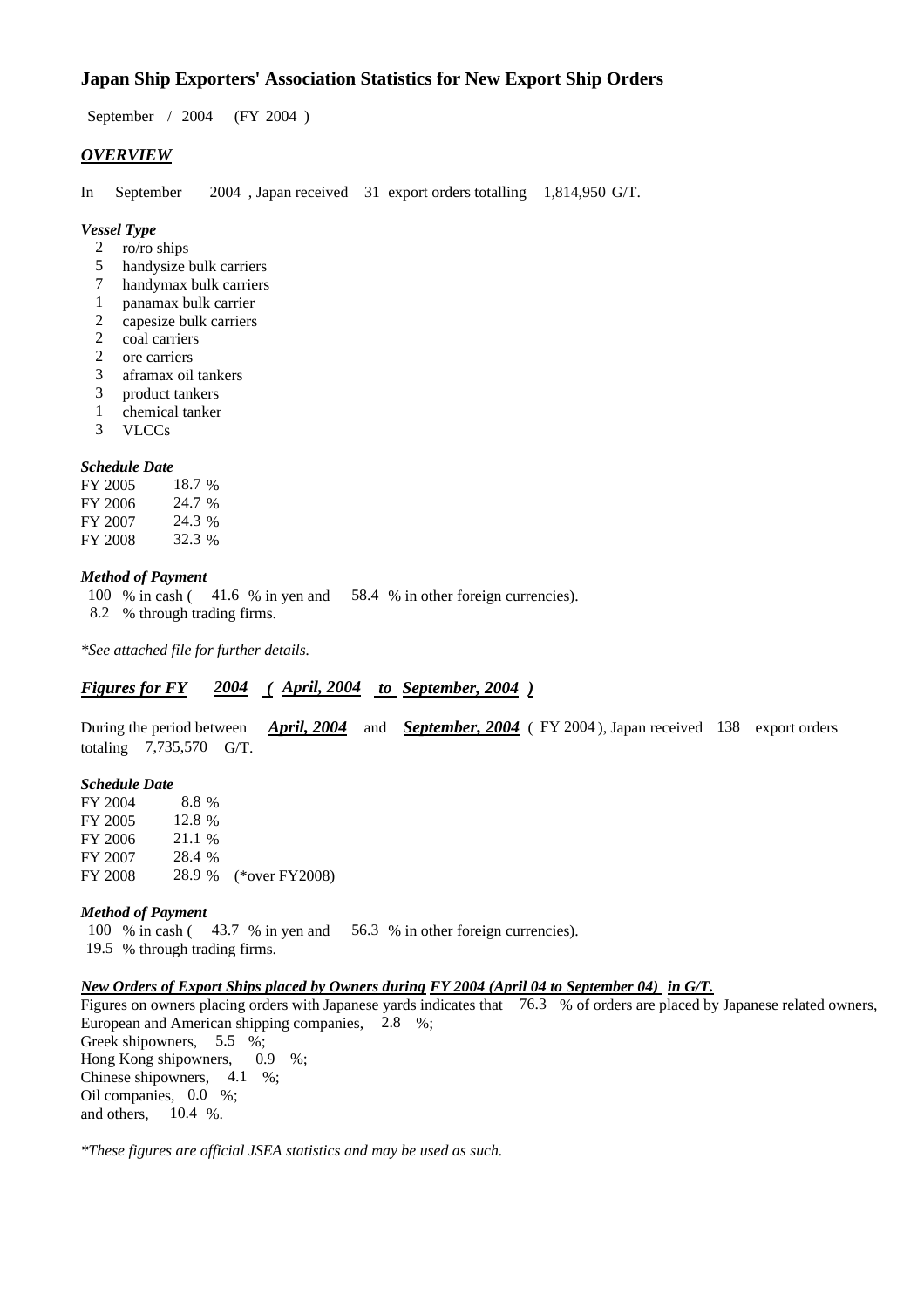# New Export Orders Placed in September 2004 (FY 2004) Based on Fiscal Year

|                          |     | Apr 03 to Mar 04 |     | Apr 04 to May 04 |     | June 2004 |     | 2004      |           | August 2004 |                 | September 2004 |                 | Apr 04 to Sept 04 |     | Jan 04 to Sept 04 |
|--------------------------|-----|------------------|-----|------------------|-----|-----------|-----|-----------|-----------|-------------|-----------------|----------------|-----------------|-------------------|-----|-------------------|
| Description              | No. | G/T              | No. | G/T              | No. | G/T       | No. | G/T       | No.       | G/T         | No.             | G/T            | No.             | G/T               | No. | G/T               |
| General Cargos           | 53  | 2,427,250        |     | 10.800           |     | 33,600    |     | 6,050     |           | 139.600     |                 | 39,800         | 10 <sup>1</sup> | 229,850           |     | 641,350           |
| <b>Bulk Carriers</b>     | 355 | 15,276,690       | 22  | 1,065,850        |     | 624,600   | 20  | 998.100   |           | 623,300     | 19              | 962,250        | 85              | 4,274,100         | 116 | 5,656,750         |
| <b>Tankers</b>           | 134 | 8,342,471        |     | 545,700          |     | 700,020   |     | 885,100   |           | 287,900     | 10 <sub>l</sub> | 812,900        | 43              | 3,231,620         | 82  | 5,612,137         |
| <b>Combined Carriers</b> |     |                  |     |                  |     |           |     |           |           |             |                 |                | $\Omega$        |                   |     |                   |
| Others                   |     |                  |     |                  |     |           |     |           |           |             |                 |                |                 |                   |     |                   |
| Total                    | 542 | 26,046,411       | 31  | 1,622,350        | 27  | .358,220  | 29  | 1,889,250 | <b>20</b> | 1,050,800   | 31              | 1,814,950      | 1381            | 7,735,570         | 215 | 11,910,237        |
| FY 2002 / FY2003 (%)     |     | $*172.4$         |     | 48.6             |     | 26.5      |     | 95.9      |           | 51.4        |                 | 90.6           |                 | 53.4              |     | $** 61.5$         |
| In CGT                   |     | 12,538,680       |     | 730,696          |     | 673,677   |     | 722,138   |           | 555,570     |                 | 728,490        |                 | 3,410,571         |     | 5,446,663         |

*Figures for shipbulding orders of 500 G/T and over for export as steel vessels placed with JSEA members are covered.*

\*FY 2002/FY2003

\*\*Calender Year 2004

JSEA (October 2004)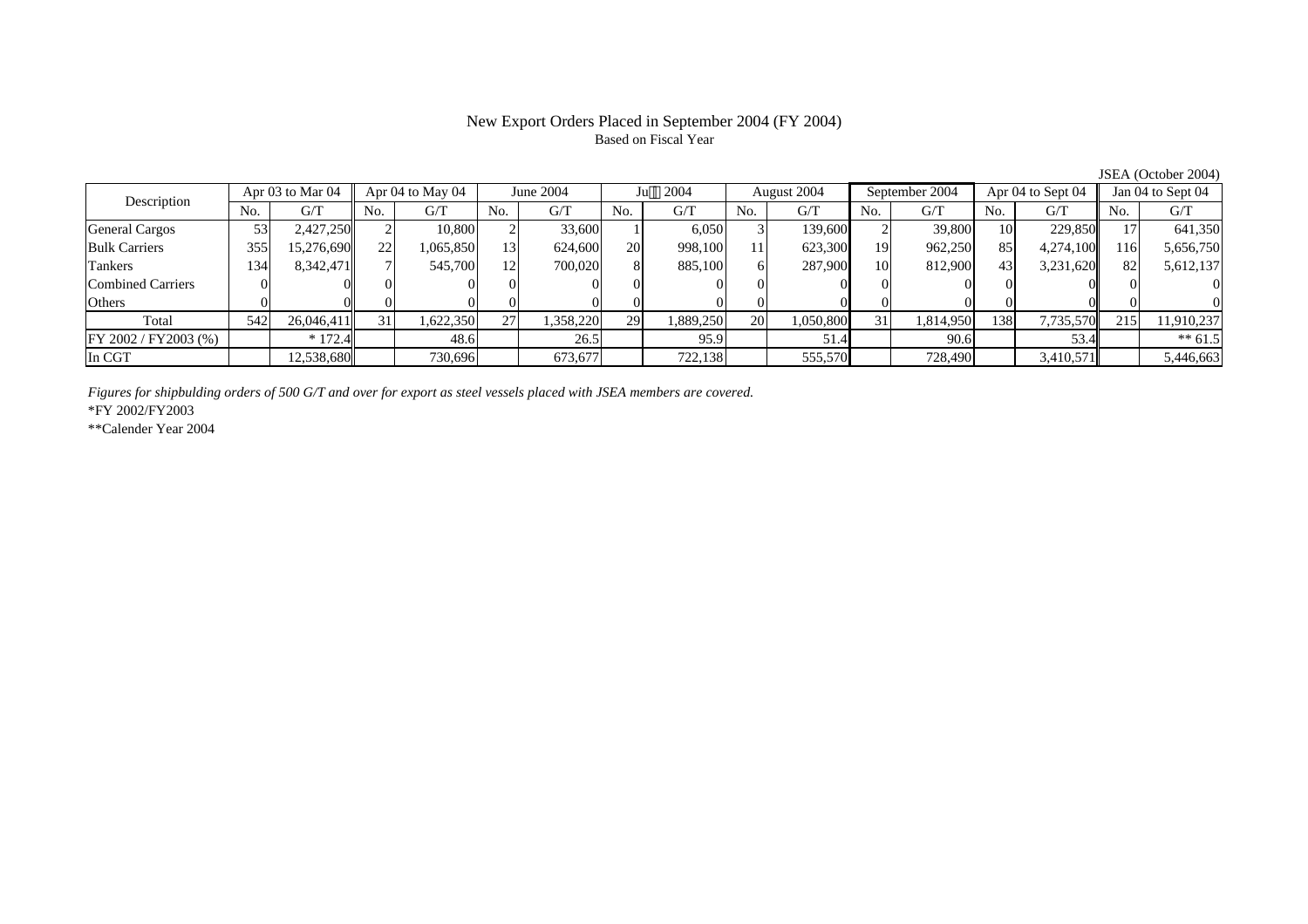## Export Ships Delivered in September 2004 (FY 2004) Based on Fiscal Year

Description Apr 03 to Mar 04 to May 04 June 2004 July 2004 August 2004 September 2004 Apr 04 to Sept 04 Jan 04 to Sept 04<br>No. 1 G/T No. 1 G/T No. 1 G/T No. 1 G/T No. 1 G/T No. 1 G/T No. 1 G/T No. 1 G/T No. 1 G/T No. 1 G/T No.  $G/T$  No. G/T No. G/T No. G/T No. G/T No. G/T No. G/T No. G/T General Cargos ( 31 1,104,335 0 0 0 3 23,866 1 75,519 0 0 1 6,002 5 105,387 15 454,188 Bulk Carriers 1133| 4,561,732|| 22| 979,641| 20| 984,149| 15| 516,548| 11| 431,664| 24| 899,130| 92| 3,811,132|| 137| 5,419,479 Tankers 1033| 5,752,226|| 11| 681,229| 8| 319,399| 6| 337,503| 7| 177,596| 10| 671,949| 42| 2,187,676|| 74| 3,937,961 Combined Carriers $\theta$  0 0 0 0 0 0 0 0 0 0 0 0 0 0 0 **Others** s and  $\vert$  1 1 115,875 1 115,875 0 0 0 0 0 0 0 0 0 1 115,875 2 231,750 Total 2488| 11,534,168|| 34| 1,776,745| 31| 1,327,414| 22| 929,570| 18| 609,260| 35| 1,577,081| 140| 6,220,070|| 228| 10,043,378 FY 2002 / FY2003 (%) \* 110.6 118.0 145.6 107.2 108.9 83.7 108.6 \*\* 108.0 In CGT5,865,706 965,258 639,752 478,038 342,145 777,042 3,202,235 5,304,481

*Deliveries of new shipbuilding orders of 500 G/T and over for export as steel vessels placed with JSEA members are covered.*

\*FY 2002/FY2003

\*\*Calender Year 2004

JSEA (October 2004)